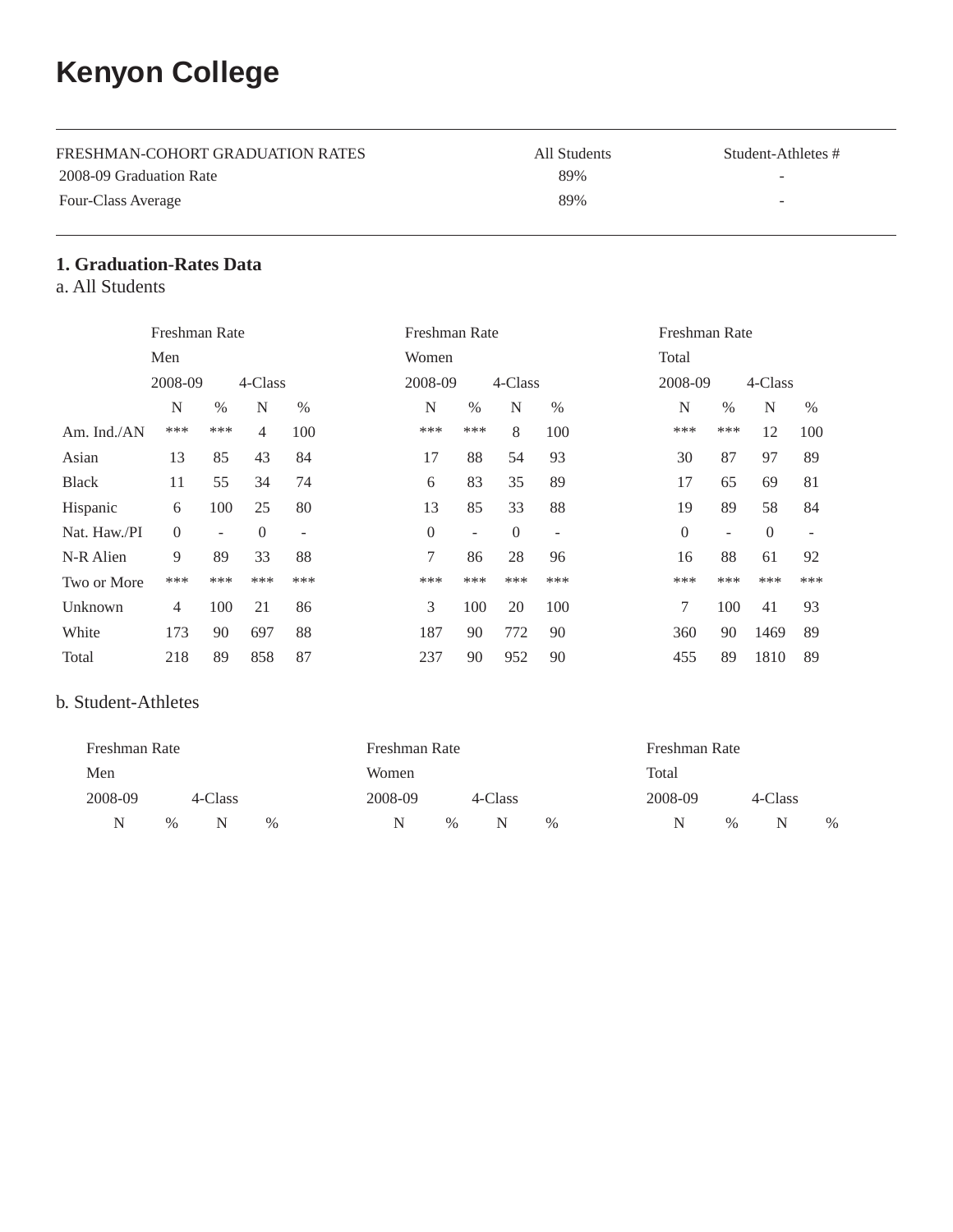## c. Student-Athletes by Sport Category

| <b>Baseball</b>           | <b>Men's Basketball</b> | <b>Men's CC/Track</b> |
|---------------------------|-------------------------|-----------------------|
| Freshman Rate             | Freshman Rate           | Freshman Rate         |
| 2008-09 4-Class           | 2008-09 4-Class         | 2008-09 4-Class       |
| <b>Football</b>           | Men's Other             |                       |
| Freshman Rate             | Freshman Rate           |                       |
| 2008-09 4-Class           | 2008-09 4-Class         |                       |
| <b>Women's Basketball</b> | <b>Women's CC/Track</b> | <b>Women's Other</b>  |
| Freshman Rate             | Freshman Rate           | Freshman Rate         |
| 4-Class<br>2008-09        | 4-Class<br>2008-09      | 2008-09 4-Class       |
|                           |                         |                       |

Values for N (a. 1-5, b. 6-10, c. 11-15, d. 16-20, e. greater than 20)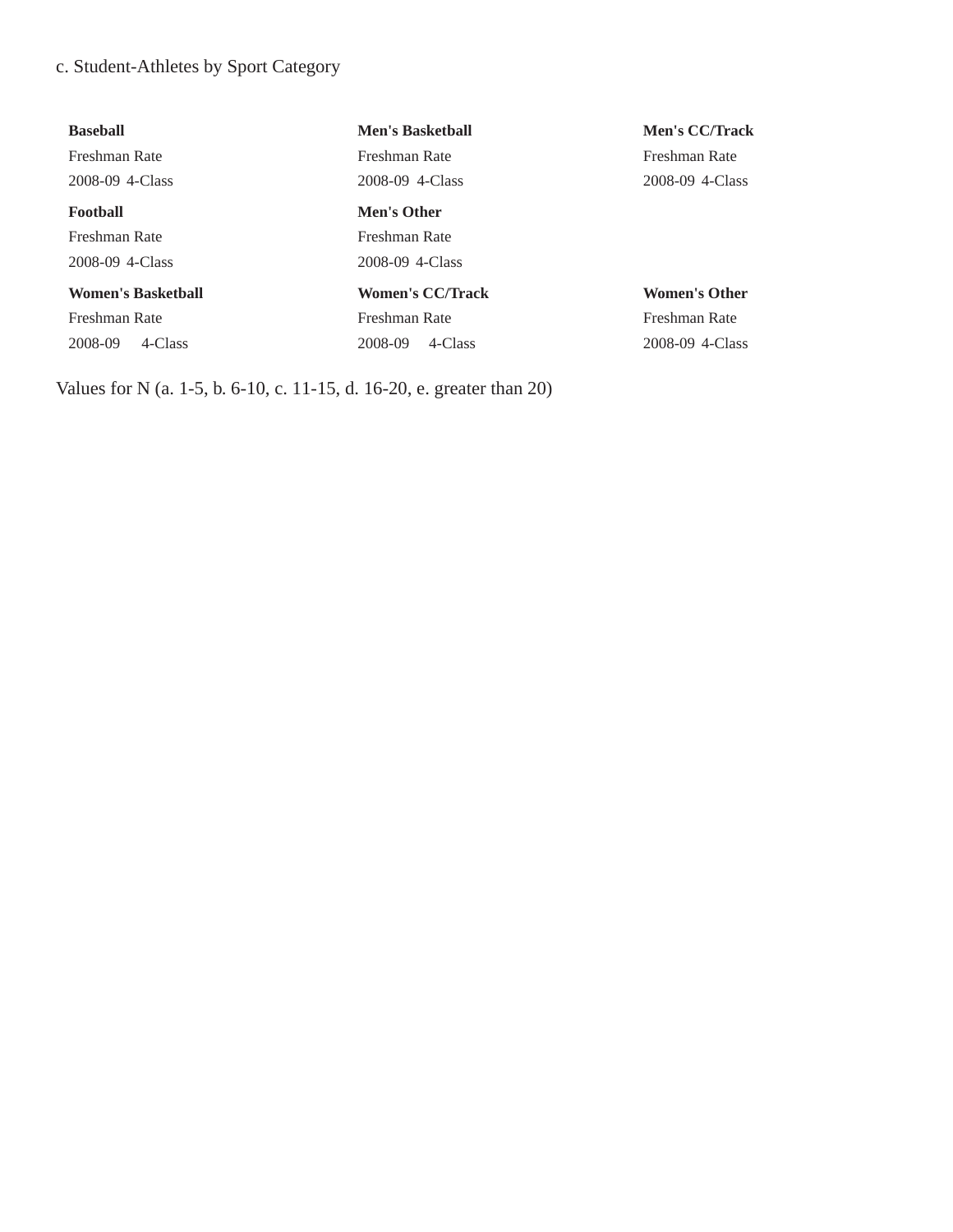## **2. Undergraduate-Enrollment Data (All full-time students enrolled Fall 2014-15)**

| a. All Students | Men<br>N       | Women<br>N | Total<br>N     | b. Student-athletes | Men<br>N       | Women<br>N | Total<br>N |
|-----------------|----------------|------------|----------------|---------------------|----------------|------------|------------|
| Am. Ind./AN     | 3              | 6          | 9              | Am. Ind./AN         | $\theta$       | $\theta$   | $\Omega$   |
| Asian           | 30             | 57         | 87             | Asian               | $\theta$       | $\Omega$   | $\Omega$   |
| <b>Black</b>    | 32             | 26         | 58             | Black               | $\overline{0}$ | $\theta$   | 0          |
| Hispanic        | 49             | 51         | 100            | Hispanic            | $\overline{0}$ | $\Omega$   | $\Omega$   |
| Nat. Haw./PI    | $\overline{0}$ | $\Omega$   | $\overline{0}$ | Nat. Haw./PI        | $\Omega$       | $\Omega$   | $\Omega$   |
| N-R Alien       | 35             | 38         | 73             | N-R Alien           | $\Omega$       | $\Omega$   | $\Omega$   |
| Two or More     | 19             | 40         | 59             | Two or More         | $\overline{0}$ | $\Omega$   | $\Omega$   |
| Unknown         | 18             | 30         | 48             | Unknown             | $\theta$       | $\Omega$   | $\Omega$   |
| White           | 564            | 650        | 1214           | White               | $\Omega$       | $\Omega$   | $\Omega$   |
| Total           | 750            | 898        | 1648           | Total               | $\Omega$       | 0          | 0          |

## c. Student-Athletes # By Sports Category

| Men          |            |          |          |          |       |
|--------------|------------|----------|----------|----------|-------|
|              | Basketball | Baseball | CC/Track | Football | Other |
| Am. Ind./AN  |            |          | $\Omega$ |          | 0     |
| Asian        |            |          | $\cup$   |          |       |
| Black        |            |          | 0        |          |       |
| Hispanic     |            |          |          |          |       |
| Nat. Haw./PI |            |          |          |          |       |
| N-R Alien    |            | 0        | 0        |          |       |
| Two or More  |            |          |          |          |       |
| Unknown      |            |          | $\cup$   |          |       |
| White        |            |          |          |          |       |
| Total        |            |          |          |          |       |

| Women        |                  |          |       |
|--------------|------------------|----------|-------|
|              | Basketball       | CC/Track | Other |
| Am. Ind./AN  | $\left( \right)$ | $\theta$ |       |
| Asian        | $\left( \right)$ | $\theta$ | 0     |
| <b>Black</b> | $\theta$         | 0        | ∩     |
| Hispanic     | 0                | 0        |       |
| Nat. Haw./PI | $_{0}$           | $\theta$ | 0     |
| N-R Alien    | $\theta$         | 0        | ∩     |
| Two or More  | $\theta$         | 0        | 0     |
| Unknown      | $_{0}$           | $\Omega$ | 0     |
| White        | $\left( \right)$ | 0        |       |
| Total        |                  |          |       |

#Only student-athletes receiving athletics aid are included in this report.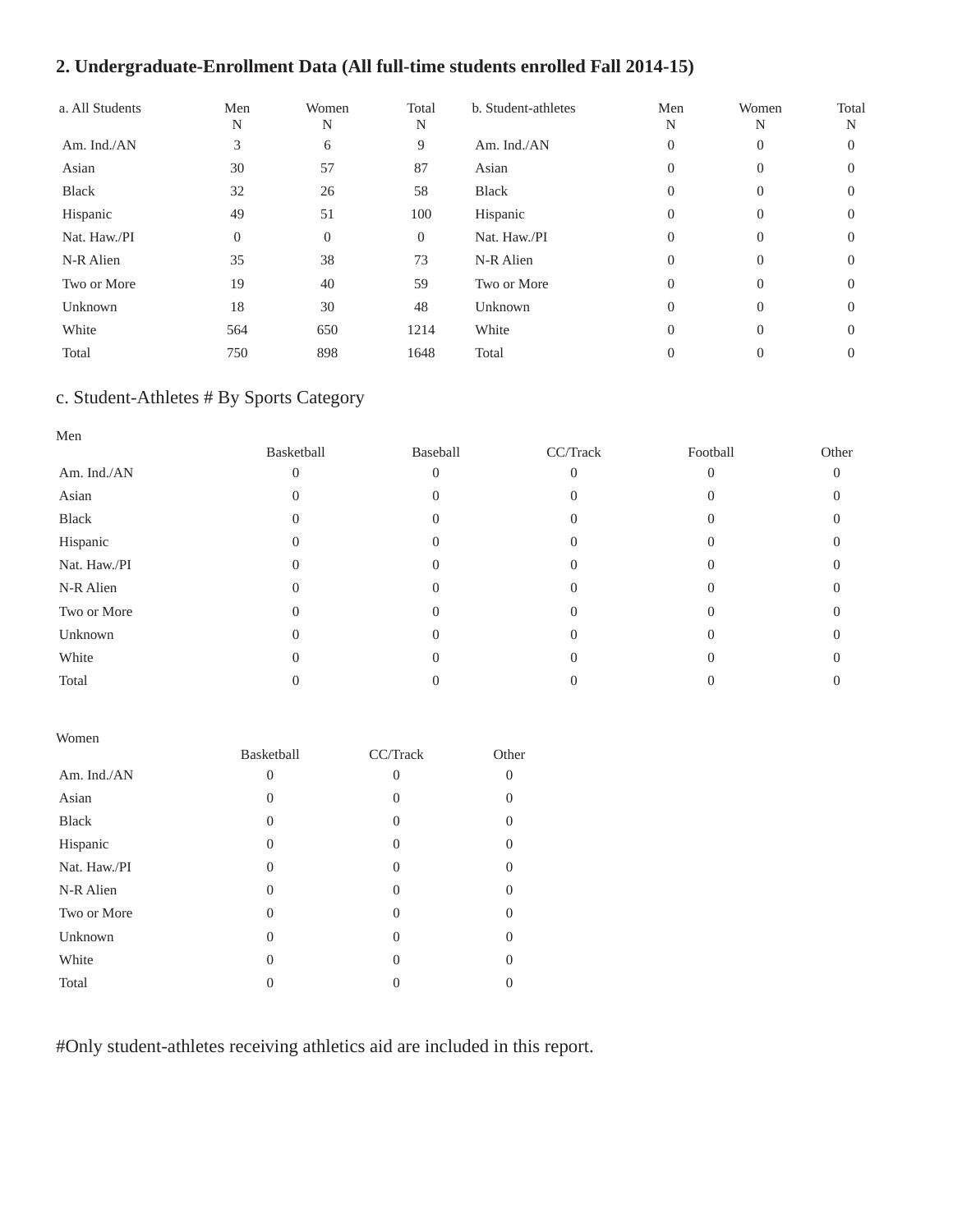### **INFORMATION ABOUT THE GRADUATION RATES REPORT**

#### **Introduction.**

This information sheet and the NCAA Graduation Rates Report have been prepared by the NCAA, based on data provided by the institution in compliance with NCAA Bylaw 18.4.2.2.1 (admissions and graduation-rate disclosure) and the Federal Student Right-to-Know and Campus Security Act. The NCAA will distribute this sheet and the report to prospective student-athletes and parents.

The Graduation Rates Report provides information about two groups of students at the college or university identified at the top of the form: (1) all undergraduate students who were enrolled in a full-time program of studies for a baccalaureate degree; and (2) student-athletes who received athletics aid from the college or university for any period of time during their entering year. [Note: Athletics aid is a grant, scholarship, tuition waiver or other assistance from a college or university that is awarded on the basis of a student's athletics ability.]

Caution should be exercised when using Division III student-athlete data. Federal regulations calculate graduation rates for student-athletes who receive athletics aid, but only a very small number of Division III member institutions grant athletics aid (i.e., institutions that sponsor a sport at the Division I level and institutions that are moving from Division II or National Association of Intercollegiate Athletics to Division III). Since it is only those student-athletes receiving athletics aid who appear in this report in accordance with federal law, the majority of Division III student-athletes are not reflected in these data.

The report gives graduation information about students and student-athletes entering in 2008. This is the most recent graduating class for which the required six years of information is available. The report provides information about student-athletes who received athletics aid in one or more of eight sports categories: football, men's basketball, baseball, men's track/cross country, men's other sports and mixed sports, women's basketball, women's track/cross country and other women's sports. For each of those sports categories, it includes information in six self-reported racial or ethnic groups: American Indian or Alaska Native, Asian, Black or African-American, Hispanic or Latino, Native Hawaiian or Pacific Islander, nonresident alien, two or more races, White or non-Hispanic and unknown (not included in one of the other eight groups or not available) and the total (all nine groups combined).

A graduation rate (percent) is based on a comparison of the number (N) of students who entered a college or university and the number of those who graduated within six years. For example, if 100 students entered and 60 graduated within six years, the graduation rate is 60 percent. It is important to note that graduation rates are affected by a number of factors: some students may work part-time and need more than six years to graduate, some may leave school for a year or two to work or travel, some may transfer to another college or university or some may be dismissed for academic deficiencies.

#### **Graduation Rates Report.**

1. Graduation Rates Data. The box at the top of the Graduation Rates Report provides freshman-cohort graduation rates for all students and for student-athletes who received athletics aid at this college or university. Additionally, this box provides Graduation Success Rate (GSR) data for the population of student-athletes. [Note: Pursuant to the Student-Right-to-Know Act, anytime a cell containing cohort numbers includes only one or two students, the data in that cell and one other will be suppressed so that no individual can be identified.]

a. All Students. This section provides the freshman-cohort graduation rates for all full-time, degree-seeking students by race or ethnic group. It shows the rate for men who entered as freshmen in 2008-09, and the fourclass average, which includes those who entered as freshmen in 2005-06, 2006-07, 2007-08 and 2008-09. The